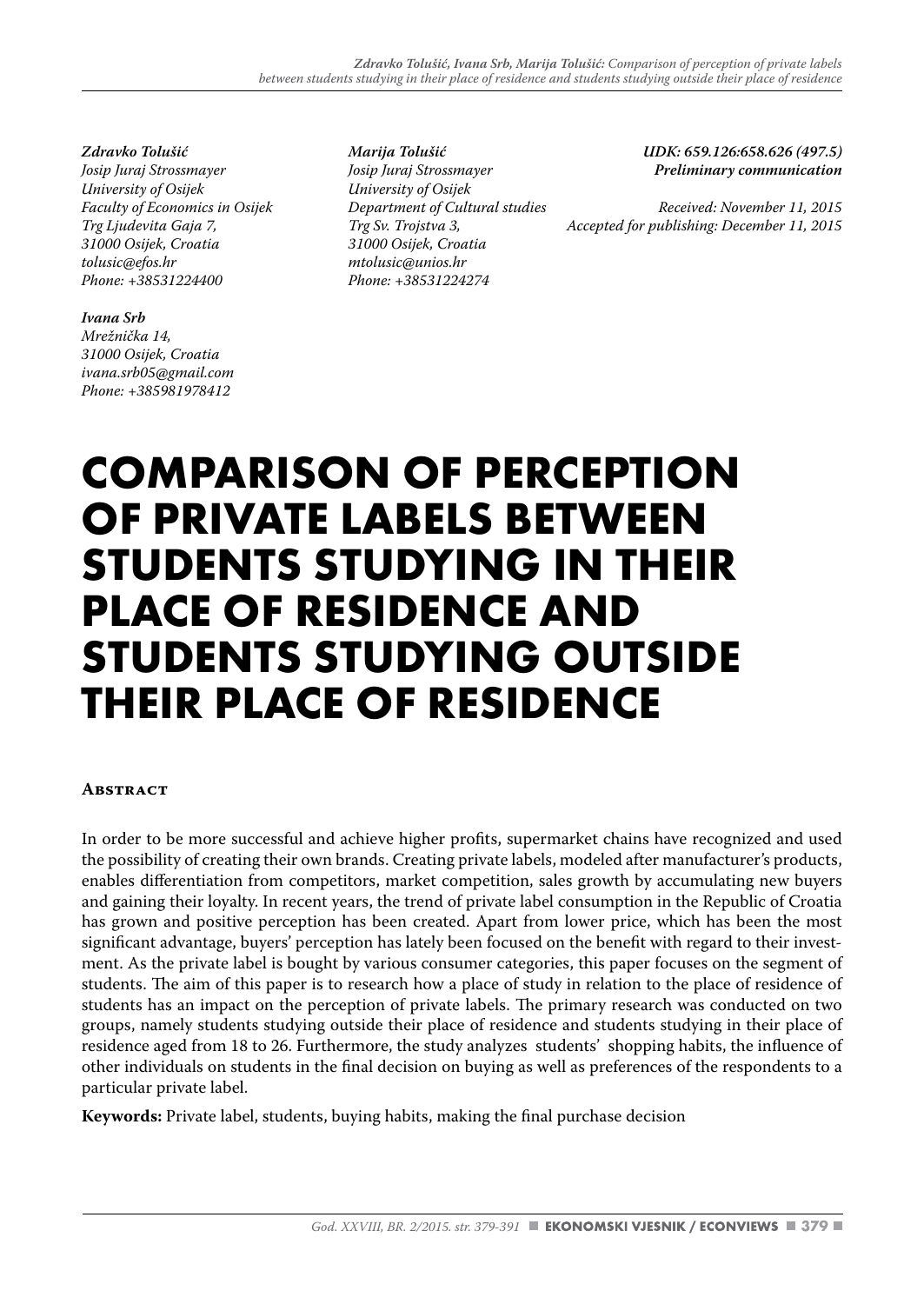# *1. Introduction*

Students have always been a specific consumer group. Given that they are of legal age, they feel independent, but in most cases, they are supported by their parents. The most common form of support is for parents to give a monthly allowance to their children, i.e. to the students. As students differ from one another by relationship between the place of studying and the place of residence, factors that also differ are their spending habits, making the final buying decisions and the perception of the products available to them.

The assumption is that students studying in their place of residence live in the parental home, i.e. in a household with their parents and therefore their responsibilities and obligations to the household are significantly smaller, and the cost of studying is lower. On the other hand, students who are studying away from home spend most of the year in a rented apartment or a dorm and they are taking the responsibilities and obligations of that household. Also, students who are studying in their home town have smaller amounts of money at their disposal that are directed mainly to the personal needs, while students studying outside their place of residence usually dispose with a larger amount of money that is spent primarily on the rent, utilities, food and other household goods, and then on the personal needs.

Therefore, the assumption of this research is that the situation between place of studying and residence affects students consumption, perceptions and habits while purchasing, and seeks to determine the extent to which the place of residence during the study affects consumption, perceptions and habits while purchasing.

The assumption is that consumers of smaller purchasing power, which students belong to, resort to the purchase of private labels because of their significantly lower price compared to other brands of the same product or manufacturer. The research sought to determine the differences in the perception of private labels between students studying in the place of residence and students studying outside their place of residence and their preference in the purchase of private labels.

The study hypothesis is the following: students studying outside their place of residence have a better perception of private labels and are more inclined to purchase private labels compared to students studying in their place of residence.

# *2. Methodology*

There is some secondary research that determines and shows consumption trends of private labels and current perception of private labels on the market. Currently, the only data available is the data on the general state of private labels on the Croatian market, without specifications for individual groups. However, as this study closely determines the focus group which is researched, it was highly unlikely to find studies that deal with similar topics.

Primary research was conducted in order to determine the differences of the two groups in the perception of the private labels and how their lifestyle or housing/residence specifications affect their habits while purchasing and making the final purchase decision.

Primary research was conducted through an online questionnaire created using the Google Disc platform. The questionnaire was anonymously filled by respondents who belong to the aforementioned groups, i.e. students of both sexes aged from 18 to 26. The questionnaire was filled out by a total of 155 respondents. The study, using questionnaires, divided the respondents into two groups: students studying outside their place of residence and students studying in their place of residence.

The questionnaire consisted of:

- Closed-ended questions, with the possibility to mark only one answer
- Closed-ended questions, with the possibility to mark more than one answer
- Likert scale questions, or marking level of liking among the respondents
- Open-ended questions, where the respondents completely independently offered an answer.

The intention was to find the best way to obtain honest answers by asking different types of questions so the answers of respondents would be relevant for the research.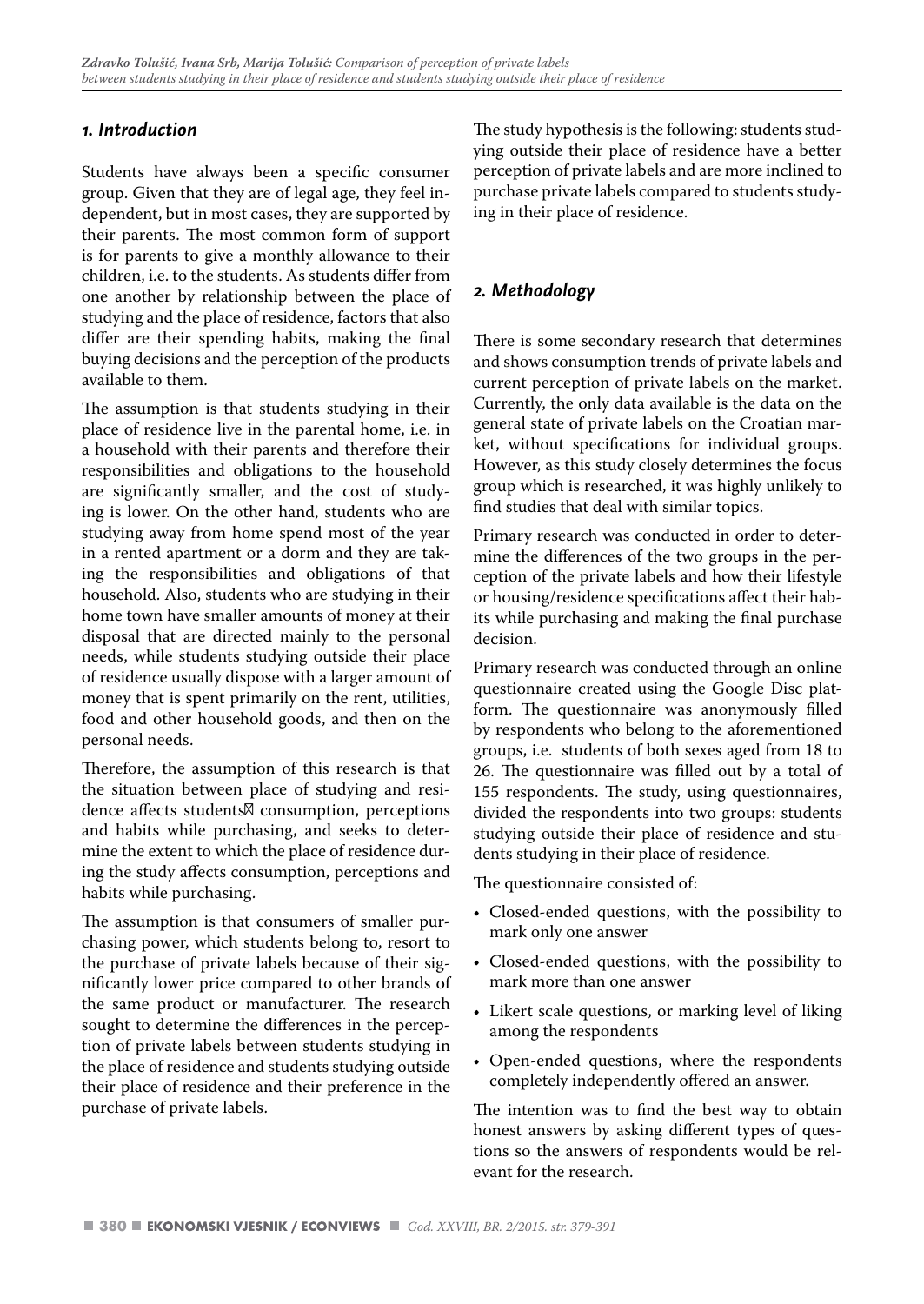The first part of the questionnaire sought to determine the specifications of the respondents, which were used to determine further assumptions set by the hypothesis of the research. The determined data were on the age and gender of the respondents, followed by the place of studying and place of residence of students, and the source of income of the respondents.

The second part of the questionnaire dealt with purchasing habits, making purchasing decisions, the perception of the private labels in general and the specific, existing private label brands present on the Croatian market. A key part of this study was comparing the two defined groups based on the above factors.

# *3. Research results*

*3.1 Secondary research results*

#### *3.1.1 Trend of private labels consumption*

The latest survey on private labels on the Croatian market was conducted in 2012/2013 and showcased some very interesting results. "The Best Buy Award survey for 2012/2013 showed that 76% of Croatian citizens bought a private label and 8% think that they will start buying private labels. The survey, conducted by the Centre for Market Research GfK, showed an increase of the purchase and use of private label products in comparison to conventional brand products and found that the economic crisis and recession significantly affected the spending habits of Croatians. A very interesting fact is that today already 76% of Croatian citizens buy private labels, it is equally impressive as the data from the Best Buy Award research that 59.5% of respondents stated that private labels are, on average, the same level of quality as the classic "brands" and as many as 9.3% of respondents believe that private labels are of higher quality than classic "brands". In addition, 31.3% of respondents pointed out that private labels are, on average, lower quality products. Of all respondents, 59% stated that private labels today are bought because these products offer approximately the same level of quality as well as classic brand products, or manufacturer's brands, but they offer a lower price. At the same time, 17% of respondents stated that private label products are bought today because of the crisis, or recession, which forces them to buy such products, but as soon as the crisis is over, they will return to the classic brand products. A small number of respondents, 8.1% reported that they do not buy private labels, but think that they will start buying" (Kale, 2012).

Due to the increased investment of retailers in the quality and packaging, intensive promotion and emphasizing the positive characteristics of private labels, consumers are choosing to buy private labels. When they first appeared, private labels represented substitutes for producer brands. But today, thanks to all the visible innovations that chain stores pay a lot of attention to, they have become a serious competitor to the manufacturer's brands.

# *3.1.2 The comparison of attitudes towards private labels and their consumption*

The rise in popularity of private labels with Croatian consumers is particularly noticeable when the latest results are compared with those of Best Buy Award research in 2010 and 2011. In the latest Best Buy Award research in July 2012, 76% of respondents said they bought private labels, while in a similar survey in September 2010, 66.6% of consumers claimed that they bought private label of retail chains.

"The Best Buy Award survey for 2012/2013 shows a significant increase in consumption of private labels in 2012, compared to the previous researched 2010. It may be noted that the respondents have a positive opinion of the private labels and that the trend of their consumption is on the rise, partly due to the improvement of their quality, partly because of the economic situation in the country and the world.

Comparing the results of the private labels in 2010 and 2012/2013, we can see increasing dominance of Konzum together with its private label K-Plus, but also the popularization of new private labels that consumers haven't recognized or used few years ago. In 2010 Croatian consumers have cited only two private labels in a significant percentage: K-Plus (28.3%) and Clever (5.5%), while today six private labels are referred to in percentage greater than 4% (K Plus, Konzum, Kaufland, Clever, Lidl, Interspar)" (Kale, 2012).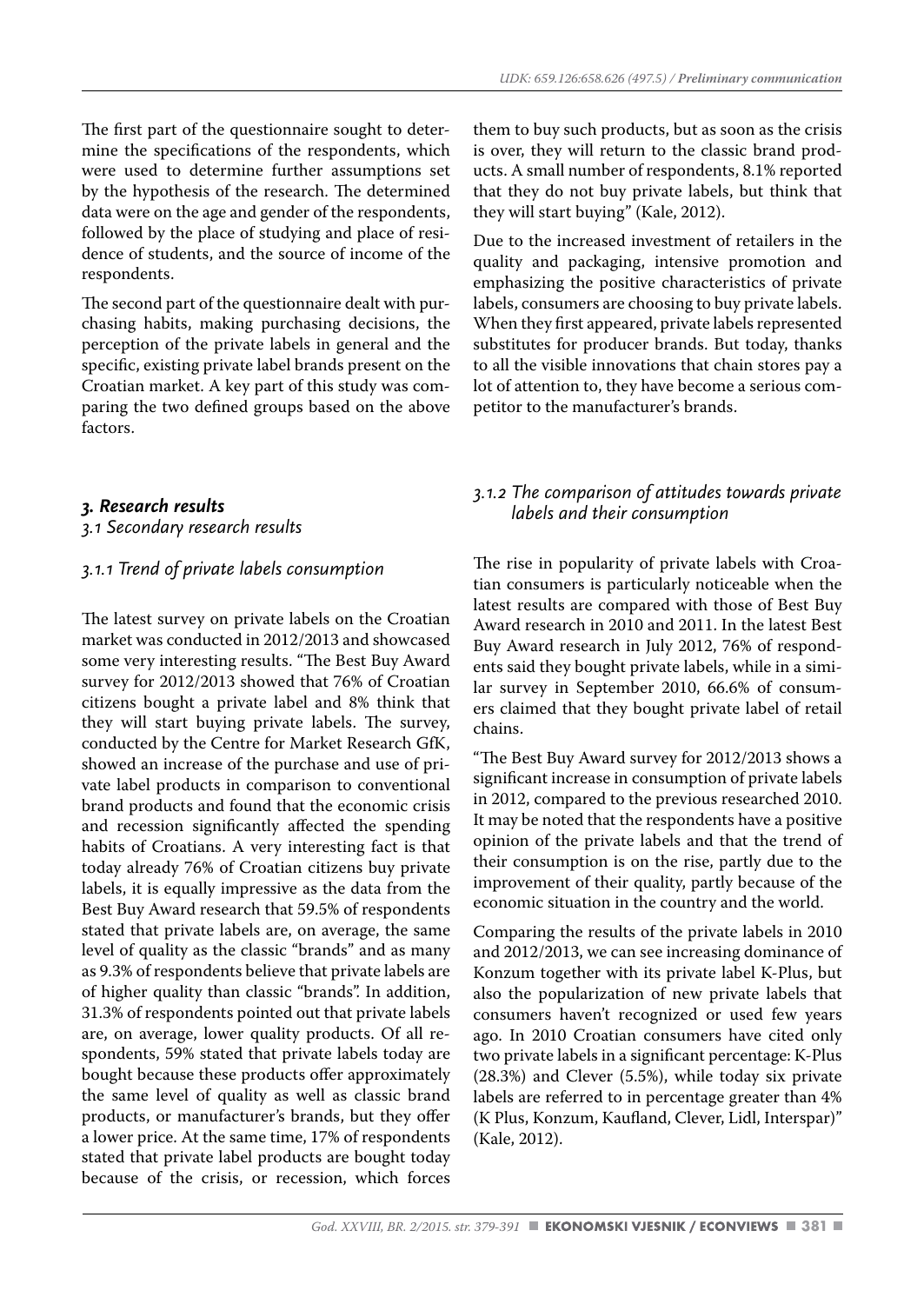# *3.1.3 Trends in private label advertising*

Often the question is why private labels are cheaper than the original producer's products. Recently, there was a positive trend of buying private labels by end customers. Private labels are cheaper due to lower investments in marketing and advertising, and savings are made in distribution and marketing costs, but that does not necessarily mean that they are of lower quality. "In the very beginning of market placing, these products were not of good quality. But as time has passed and the competition increased, so the composition of these products got better and better", said Marijan Katalenić from the Croatian Institute for Public Health. As time passes, even more retail chains go into the development of their own private labels and so today there is almost no large retail chain without its own private brand. Even though the emphasis on selling and consumption of private labels is higher, advertising of private labels is still in its infancy. Due to lower prices of competitors, private labels are constantly invested in, so their recognition is achieved by quality and practical packaging. Sophisticated product lines, bold design and original packaging of private labels have put a higher pressure on branded manufacturers.

"As the premium private labels are becoming more common, retailers are trying to raise them to a higher level. It seems that the contribution of experts is an increasing opportunity for private labels of retailers; a product line with the signature of a famous chef can really improve the perception of the product with consumers. The origin and quality of the ingredients are increasingly important because customers often associate the origin of products with the premium label. Therefore, retailers actively search for the best quality ingredients so that their private labels could provide customers an added value and differ from the others" (Winkelman, 2012).

Although advertising of private labels is not as present in Croatia as in other countries due to opinion of lower price generated from savings in marketing, foreign retailers have recognized the importance of branding and investing in private labels. Therefore, they invest in advertising to acquire customers and build brand awareness.

As the competition on the consumer goods market intensifies each day, retailers increasingly invest in television advertising with campaigns which promote individual product lines of their private label and the entire corporate brand in general. By building the personality of their private label and adopting marketing solutions used by competitors, retailers achieve significantly higher levels of customer acquisition and loyalty.

As the trend of investing in private labels has started, we cannot discard the possibility that soon intensive investing in advertising of private labels will come to Croatia, at least in the cheaper versions. The days when private labels were just a substitute for branded products are behind us. Today, more than ever, private labels are an integral part of retailer's corporate brand and its communication with its buyers. Innovation and advertising are at the core of private labels development, but other, equally significant elements, such as formulation of the composition, origin of products and packaging, shouldn't be forgotten. As a result of these developments, for the branded manufacturers it is essential to nurture the brand and keep the loyalty of their customers. To make buyers buy a private label, they first must be informed of its existence, and that means that the private label needs its marketing or adequate promotion and advertising as its integral part. Large budgets for TV advertising are not immediately necessary, because advertising, like guerilla advertising, gives results and informs the consumers. In addition to advertising, basic communication tools for communication are available for each retailer, and those are packaging, design of the product and retailer's stores. How the product looks on the shelf, where it is, how it is structured, with what kind of promotional material, all these are communication elements which can attract the buyer.

# *3.2 Primary research results*

The research was conducted on a total of 155 respondents. Respondents were anonymous, answering through an online questionnaire, giving all the answers in the comfort of their homes. Of the total number of respondents, 39% were male (61 respondents), and 61% were female (94 respondents). The demographic structure of the sample is shown in Table 1.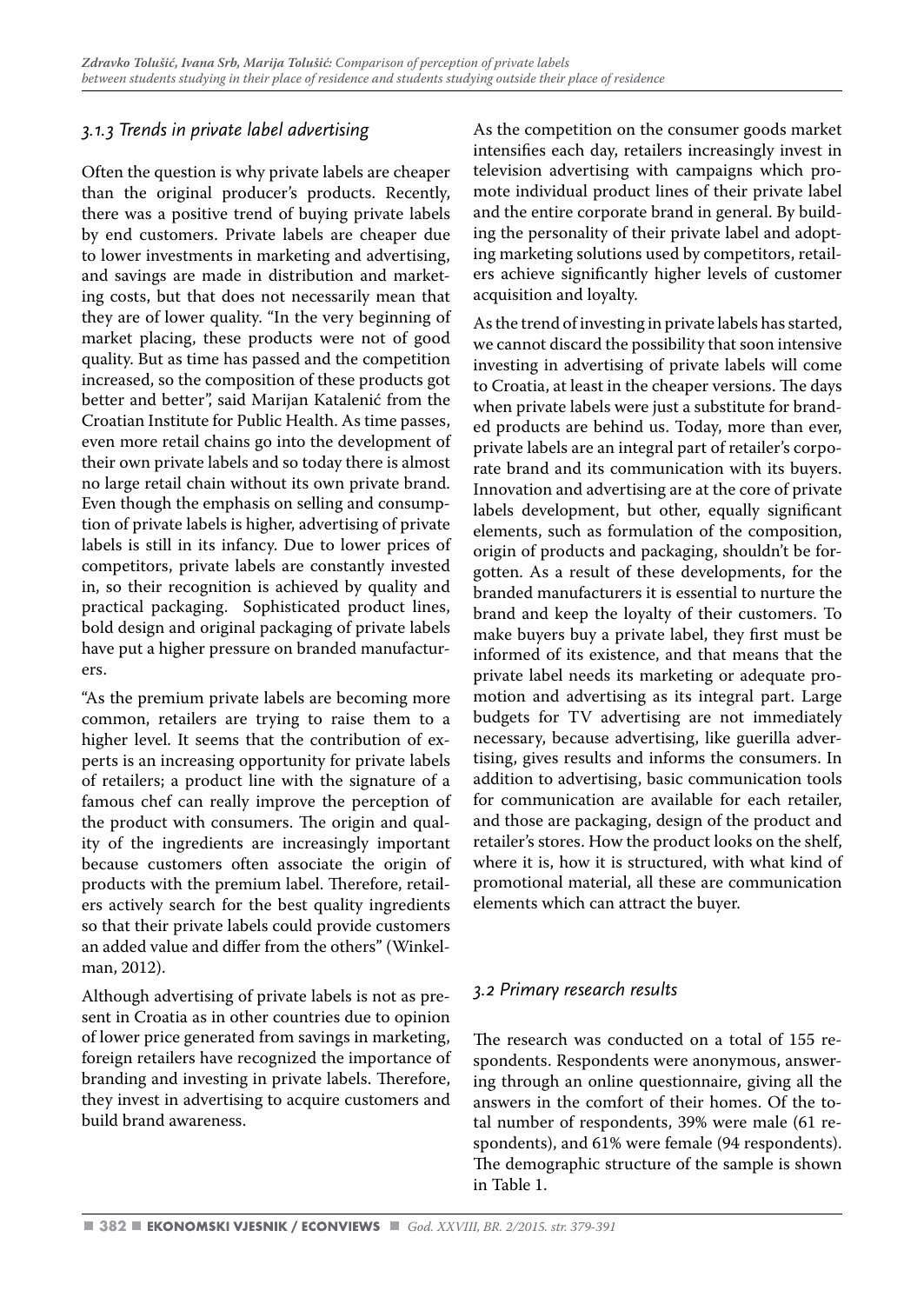*Table 1 Demographic structure of the sample*

| <b>Characteristics:</b>          | Number of<br>respon-<br>dents | Percentage |
|----------------------------------|-------------------------------|------------|
| Gender                           |                               |            |
| Male                             | 61                            | 39%        |
| Female                           | 94                            | 61%        |
| Age                              |                               |            |
| $18-20$                          | 45                            | 29%        |
| $21 - 23$                        | 88                            | 57%        |
| $24 - 26$                        | 22                            | 19%        |
| <b>Residence</b>                 |                               |            |
| In place of studying             | 55                            | 35%        |
| Outside the place of<br>studying | 100                           | 65%        |

#### *Source: Authors*

It can be seen (Table 1) that nearly two thirds of respondents are studying outside their place of residence. The respondents, according to the criterion of the place of study and place of residence, were grouped into two groups that were compared to each other.

#### *3.3 Researched groups and their specifications*

As it was previously stated, groups that are researched in this paper are students which differ by one main characteristic, and that is the place of studying in regard to place of residence. Based on that criterion, respondents are divided into two groups:

- Students studying outside their place of residence, i.e. students who do not share their household with their parents
- Students studying in their place of residence, i.e. students who share their household with their parents.

The assumption of main difference between these two groups of students/respondents is the amount of money they handle during a period of one month and the way they handle their money, in regard to their needs and priorities. Both groups are primarily supported by their parents, but there is a difference in spending, considering the place of studying in regard to place of residence.

# *3.3.1 Students studying outside their place of residence*

The representatives of this group are individuals who have temporarily moved from their place of residence, i.e. parental home, with the purpose of studying at university, or acquiring a higher education degree. Representatives of this group are meeting new obligations or expenses that they have to deal with independently. These expenses include rent, utilities and supplying for a new, their own household with needed groceries and other household and hygienic necessities. Even though in this situation, in most cases, members of this group have more funds at their disposal, their spending priorities are changing and therefore there is a different distribution of funds than there was before. Furthermore, the perception of consumption is changing, as well as purchasing habits and making the final purchase decision.

This group consists of 100 out of total of 155 respondents. From 100 respondents who study outside their place of residence, 33 respondents are male, and 77 respondents are female. Age groups of respondents are presented in the following table (Table 2).

## *Table 2 Age of respondents studying outside of their place of residence*

| Age       | Number of<br>respondents | Percentage |
|-----------|--------------------------|------------|
| $18 - 20$ | 31                       | 31%        |
| $21 - 23$ | 58                       | 58%        |
| $24 - 26$ | 11                       | 11%        |

*Source: Authors*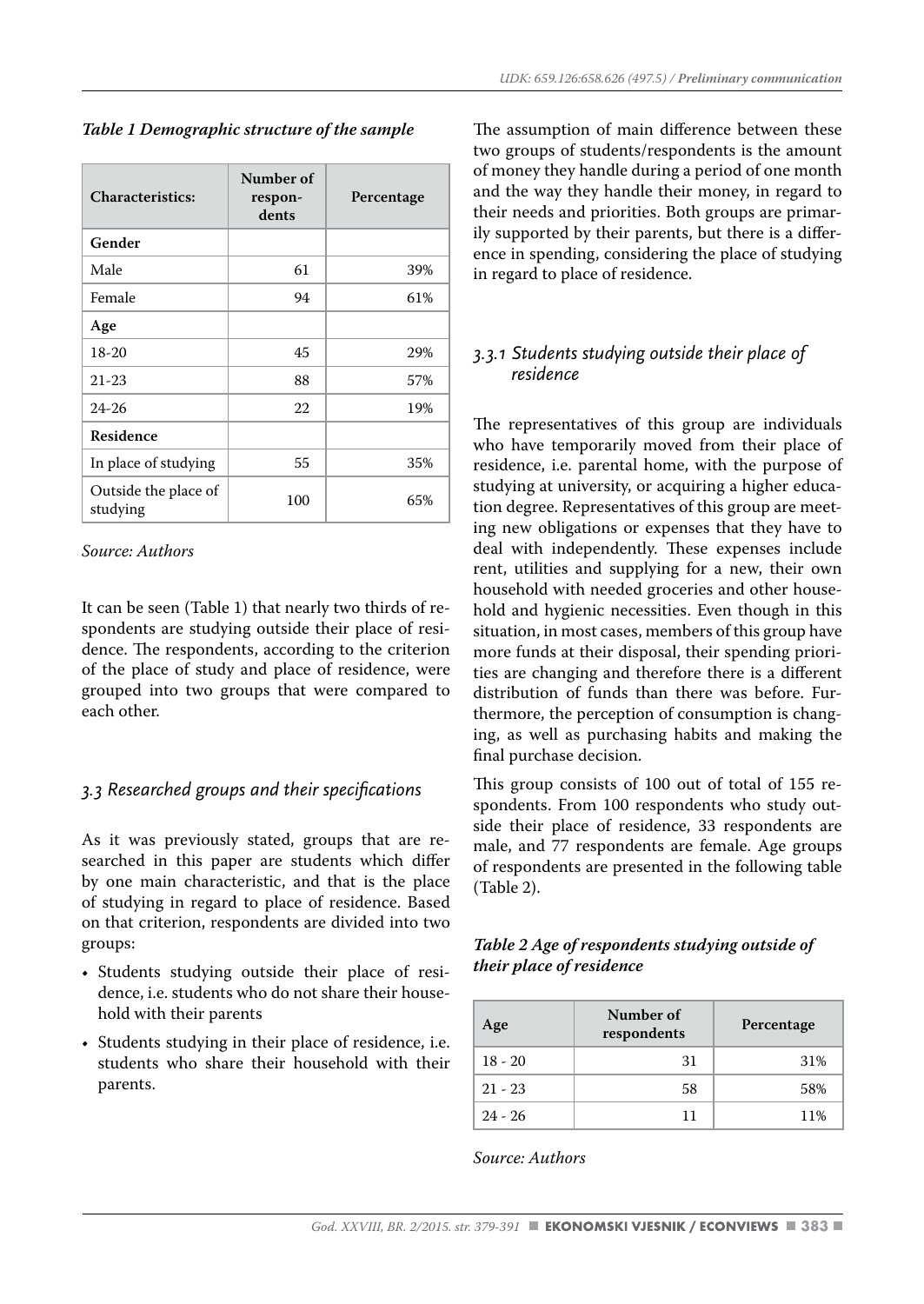48% of respondents of this group have more than one source of funds. Respondents could mark more answers while answering this question, which leads to a percentage sum larger than 100%. An overview of the sources of funds of this group is as follows:

- Parents: 79% of respondents
- Scholarship: 38% of respondents
- Freelance student job: 19% of respondents
- Part-time student job: 8% of respondents
- Full-time student job: 4% of respondents
- Part-time job: 2% of respondents
- Full time job: 3% of respondents
- Other (internship, pension, student loan): 2% of respondents
- Two sources of funds: 41% of respondents
- Three or more sources of funds: 7% of respondents.

The most common combination of double funds source is a combination of parents and scholarship, which is the case for 30% of respondents, and combination of parents and some form of student job (freelance, part-time or full-time student job), which is the case for 16% of respondents.

Furthermore, the important characteristic of this group is accommodation in the place of studying. The research showed the following:

- 44% of respondents live in a student dorm
- 35% of respondents live in a rented apartment
- 13% of respondents live in their own apartment
- 6% of respondents live in relative's home
- 2% of respondents marked the option ''Other'', without any further clarification.

Furthermore, the research stated additional accommodation information in the place of studying, in terms of sharing a household. The research showed the following:

- With a roommate 66%
- With a brother or a sister  $-13%$
- Alone  $-7%$
- With a boyfriend or a girlfriend 7%
- With relatives 1%
- Other  $-6%$

According to this research, a representative of this group would be a female aged from 21 to 23, who lives in a student dorm with a roommate in the place of studying. During her studies she is supported by her parents, and receives a scholarship.

# *3.3.2 Students studying in their place of residence*

Representatives of this group are individuals, i.e. students who are studying in their place of residence. In other words, it could be said that representatives of this group haven't left their "parent's nest''. This is the main characteristic by which they differ from the previously stated group. As representatives of this group live with their parents, the assumption is that parents take care of paying the rent, utilities, buying groceries and other household and hygienic necessities.

Due to this living situation, representatives of this group handle with smaller amounts of funds, but these funds are spent primarily and exclusively on their needs. These needs are secondary needs, as their primary needs, by Maslow's hierarchy of needs, physiological and safety needs have been fulfilled. Because of that, representatives of this group channel their funds to fulfill other, secondary needs. Their perception is not significantly changed, as well as their buying and process of making a final purchase decision.

This group consists of 55 out of the total of 155 respondents. From 55 respondents who study in their place of residence, 28 respondents are male, and 27 respondents are female. Age groups of respondents are presented in the following table (Table 3).

*Table 3 Age of respondents studying in their place of residence*

| Age       | Number of<br>respondents | Percentage |
|-----------|--------------------------|------------|
| $18 - 20$ | 14                       | 26%        |
| $21 - 23$ | 31                       | 56%        |
| $24 - 26$ | 10                       | 18%        |

*Source: Authors*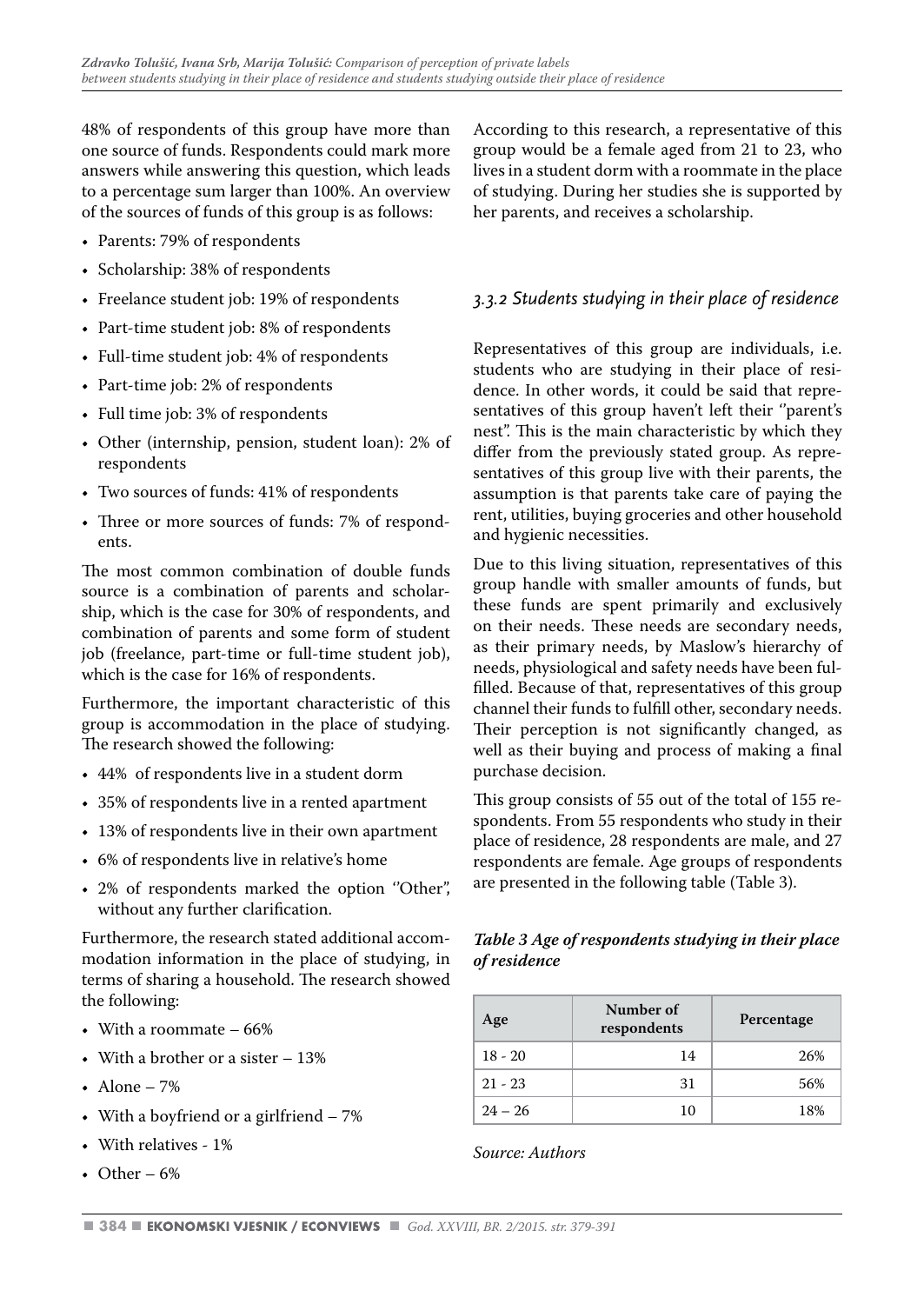58% of respondents in this group have more than one source of funds. Respondents could mark more answers while answering this question, which leads to a percentage sum larger than 100%. An overview of the sources of funds of this group is as follows:

- Parents: 73%; 40 respondents
- Scholarship: 20%; 11 respondents
- Freelance student job: 33%; 18 respondents
- Part-time student job: 5%; 3 respondents
- Full-time student job: 4%; 2 respondents
- Part-time job: 7%; 4 respondents
- Full-time job: 10%; 5 respondents
- Other (internship, pension, student loan): 8%; 4 respondents
- Two sources of funds: 51%; 28 respondents
- Three or more sources of funds: 7%; 4 respondents.

As in the previous group, the most common combination of double funds source is a combination of parents and some form of student job (freelance, part-time or full-time student job), which is the case for 31% respondents, and combination of parents and scholarship, which is the case for 13% of respondents.

According to this research, a representative of this group would be a male aged from 21 to 23, who studies in his place of residence and lives with his parents. During his studies he is supported by his parents, and he is earning additional allowance by taking freelance student jobs.

#### *3.3.3 The comparison of two groups*

For simpler comparison, the stated results of the research are presented in the following table. The group of students studying outside their place of residence can be found in the S1 column, and the group of students studying in their place of residence can be found in the S2 column.

#### *Table 4 Respondent's funds sources by groups*

| <b>Funds source</b>                                                      | S <sub>1</sub> | S <sub>2</sub> |
|--------------------------------------------------------------------------|----------------|----------------|
| Parents                                                                  | 79%            | 73%            |
| Scholarship                                                              | 38%            | 20%            |
| Freelance student job                                                    | 19%            | 33%            |
| Part-time student job                                                    | 8%             | 5%             |
| Full-time student job                                                    | 4%             | 4%             |
| Part-time job                                                            | 2%             | 7%             |
| Full-time job                                                            | 3%             | 10%            |
| Other (internship, pension, student<br>loan)                             | 2%             | 8%             |
| Two sources of funds                                                     | 41%            | 51%            |
| Three or more sources of funds                                           | 7%             | 7%             |
| Parents + scholarship                                                    | 30%            | 13%            |
| Parents + student job (freelance,<br>part-time or full-time student job) | 16%            | 31%            |

*Source: Authors*

# *3.4 Buying habits, making the final purchase decision and private labels perception*

This part of the research was focused on the subject of going to the store, and habits during shopping, particularly regarding private labels. As in the previous chapters, each group will be separately presented, and the results will be compared afterwards.

As 70% of decision making happens in the store (Brajković, 2014), habits of going to the store were also researched. Basic information, such as frequency of going to the store, company while going to the store and the average amount of a receipt, says a lot about a consumer and his or hers decision making process.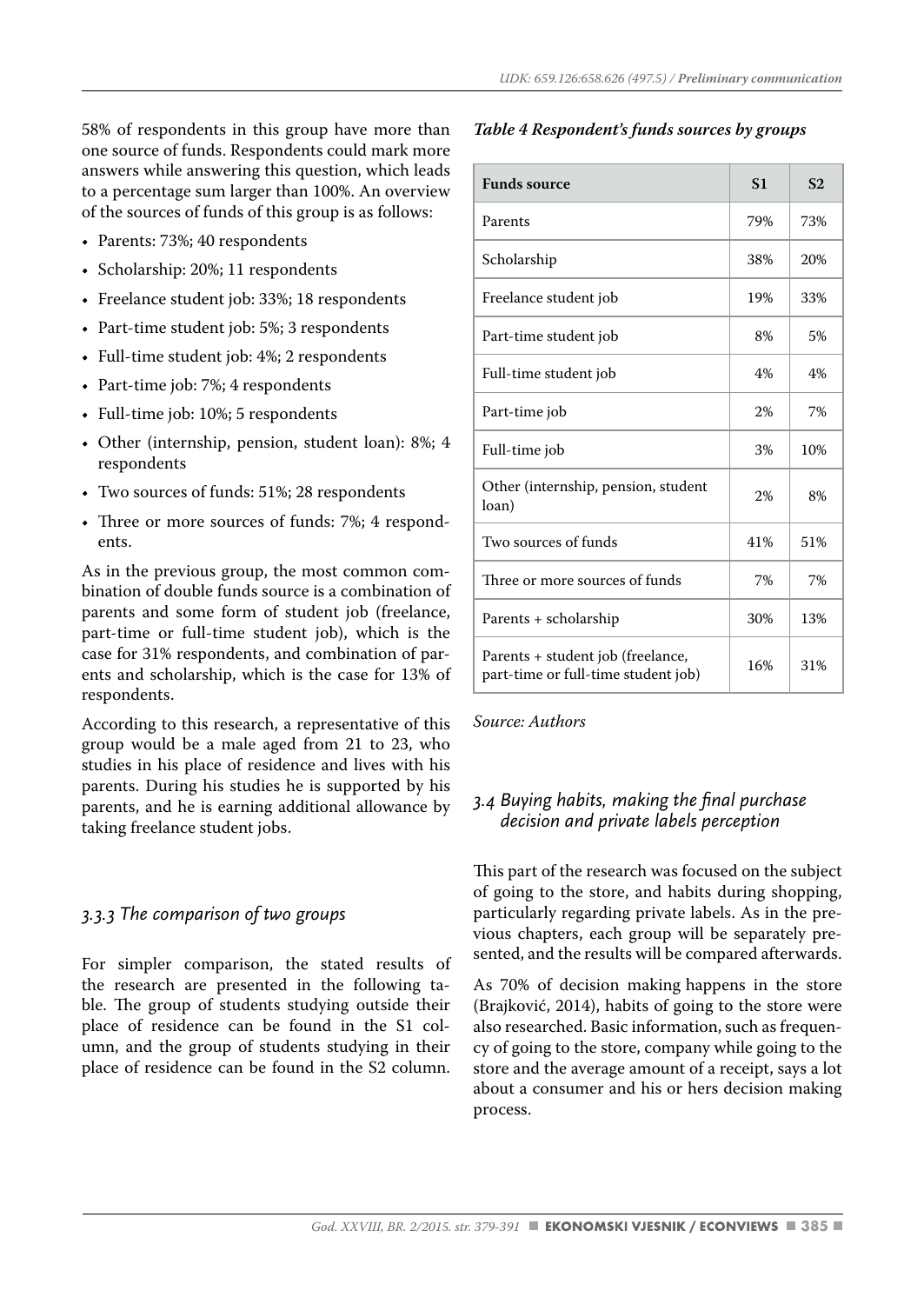# *3.4.1 Habits of going to the store of students who study outside their place of residence*

Students who study outside their place of residence handle their household responsibilities independently or perhaps with a help from their roommate. Consequently, the assumption is that their habits of going to the store significantly differ from students who study in their place of residence.

The research found that frequency of going to the store is as follows (Table 5):

#### *Table 5 Frequency of going to the store of students who study outside their place of residence*

| Going to the store    | Number of<br>respondents | Percentage |
|-----------------------|--------------------------|------------|
| Every day             | 16                       | 16%        |
| A few times a week    | 43                       | 43%        |
| Once a week           | 38                       | 38%        |
| Less than once a week | 3                        | 3%         |

#### *Source: Authors*

As a result, it could be concluded that representatives of this group in their occasional trips to the store buy more groceries and necessities in order to stock up for a few days to avoid repetition of going to the store.

Building upon frequency of going to the store, the average receipt amount is important information. The assumption is that representatives of this group, due to their habits of going to the store, have a smaller number of receipts, but with a larger sum spent, instead of more receipts with smaller amounts spent, which would happen by going to the store every day.

- The amount of 100 HRK has been set as an approximate amount for shopping and the research determined the frequency of 100 HRK receipt occurrence as follows:
- The amount of receipt is always higher than 100 HRK – 3%
- The amount of receipt is mostly higher than 100  $HRK - 20%$
- The amount of receipt is occasionally higher than

100 HRK – 49%

- The amount of receipt is rarely higher than 100  $HRK = 21%$
- The amount of receipt is never higher than 100 HRK – 7%

As a recommendation from a friend or a family member has a high influence in decision making process, the research determined how often people have company while going to the store. Friends and family members give recommendations and their opinions, even in the store, and they are undoubtedly an important part in determining buyer's habits. The research showed as follows:

- 50% of respondents go to the store alone.
- 21% of respondents go to the store in the company of friends.
- 9% of respondents go to the store in the company of roommates.
- 8% of respondents go to the store in the company of a boyfriend or a girlfriend.
- 8% of respondents go to the store in the company of a sibling.
- $\cdot$  2% of respondents marked "Other", without any further specification.

Furthermore, the research questioned which person makes the final purchase decision, which is as follows:

- 73% of respondents make the final purchase decision independently.
- 9% of respondents make the final purchase decision in agreement with their roommate.
- 8% of respondents make the final purchase decision in agreement with their boyfriend or girlfriend.
- 6% of respondents make the final purchase decision in agreement with their sibling.
- In case of 2% of respondents, the final purchase decision is made by their sibling.
- In case of 1% of respondents, the final purchase decision is made by their roommate.
- 2% of respondents marked the answer "Other".

According to their new responsibilities which the representatives of this group have taken over, decision making is undoubtedly one of them, which they use to show their independence.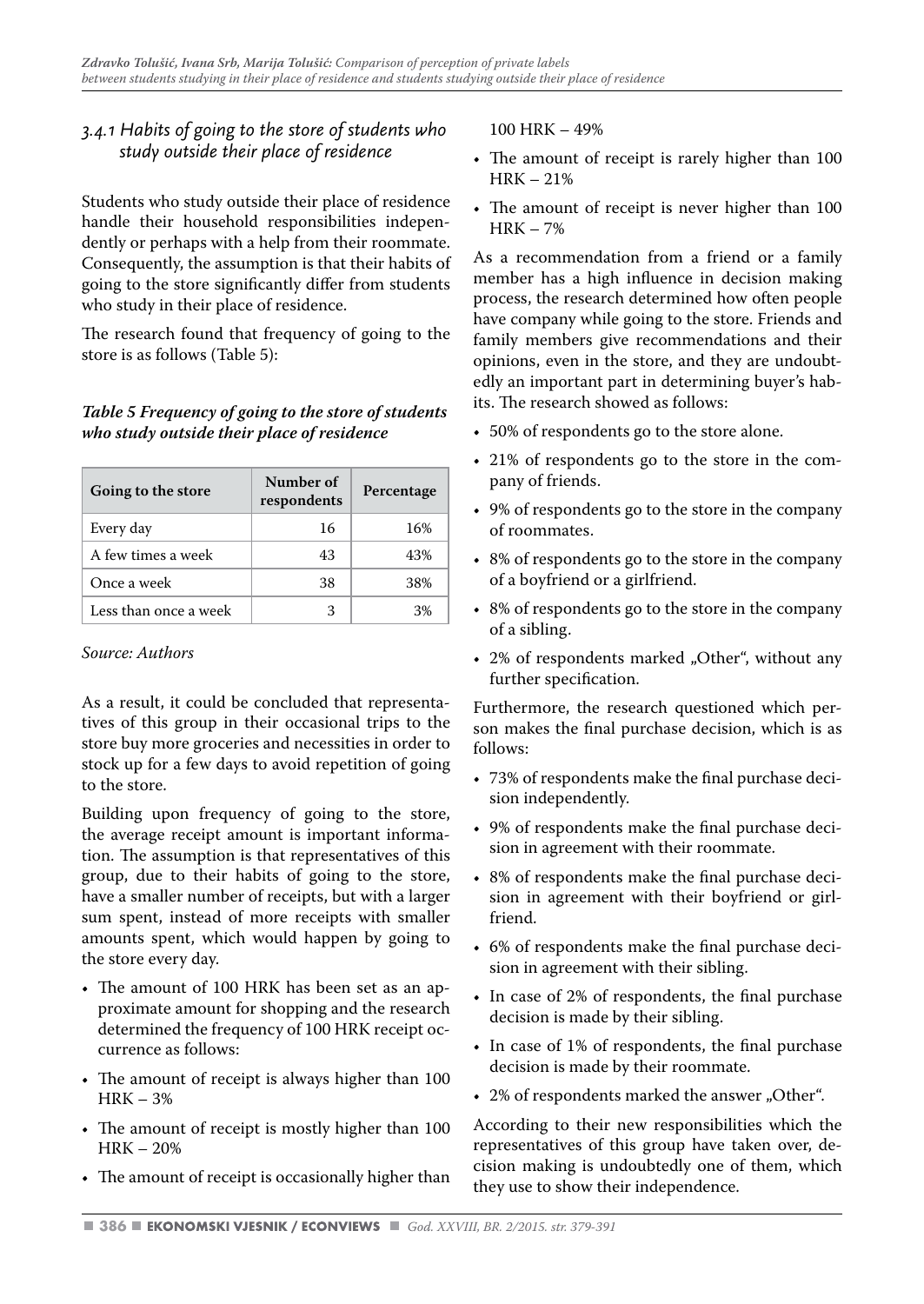# *3.4.2 Habits of going to the store of students who study in their place of residence*

Students who study in their place of residence are still in their parent's "nests", which means that the parents still bear most of household responsibilities. Due to those circumstances, their habits of going to the store and buying habits are significantly different from the other group.

The research found that frequency of going to the store is as follows (Table 6):

#### *Table 6 Frequency of going to the store of students who study in their place of residence*

| Going to the store    | Number of<br>respondents | Percentage |
|-----------------------|--------------------------|------------|
| Every day             | я                        | 14%        |
| A few times a week    | 23                       | 44%        |
| Once a week           | 15                       | 27%        |
| Less than once a week |                          | 15%        |

*Source: Authors*

As a result, it could be concluded that representatives of this group in their occasional trips to the store buy more groceries and necessities in order to stock up for a few days to avoid repetition of going to the store.

Building upon frequency of going to the store, the average receipt amount is important information. The assumption is that representatives of this group, due to their habits of going to the store, have a smaller number of receipts, but with a larger sum spent, instead of more receipts with smaller amounts spent, which would happen by going to the store every day.

The amount of 100 HRK has been set as an approximate amount for shopping and the research determined the frequency of 100 HRK receipt occurrence as follows:

- The amount of receipt is always higher than 100 HRK – 7%
- The amount of receipt is mostly higher than 100 HRK – 35%
- The amount of receipt is occasionally higher than 100 HRK – 47%
- The amount of receipt is rarely higher than 100 HRK – 11%
- The amount of receipt is never higher than 100  $HRK - 0%$

As recommendation of parents, friends and other family members has a high influence on final purchase decision, the research determined how often people have company while going to the store. Friends and family members give recommendations and their opinions, even in the store, and they are undoubtedly an important part in determining buyer's habits. The research showed as follows:

- 53% of respondents go to the store alone.
- 22% of respondents go to the store in company of parents.
- 15% of respondents go to the store in company of friends.
- 7% of respondents go to the store in company of a boyfriend or a girlfriend.
- 2% of respondents go to the store in company of a sibling.
- 1% of respondents marked "Other", without any further specification.

Furthermore, the research questioned which person makes the final purchase decision. Unlike the other group, in this group family members are crucial, so the question was differently set. The research showed as follows:

- In case of 56% of respondents, the final decision is made by the mother.
- In case of 33% of respondents, the final decision is a family decision.
- 9% of respondents make the final purchase decision independently.
- In case of 2% of respondents, the final decision is made by the father.

As expected, the mother is taking care of the household. Consequently, the number of respondents who make their final purchase decision is significantly smaller.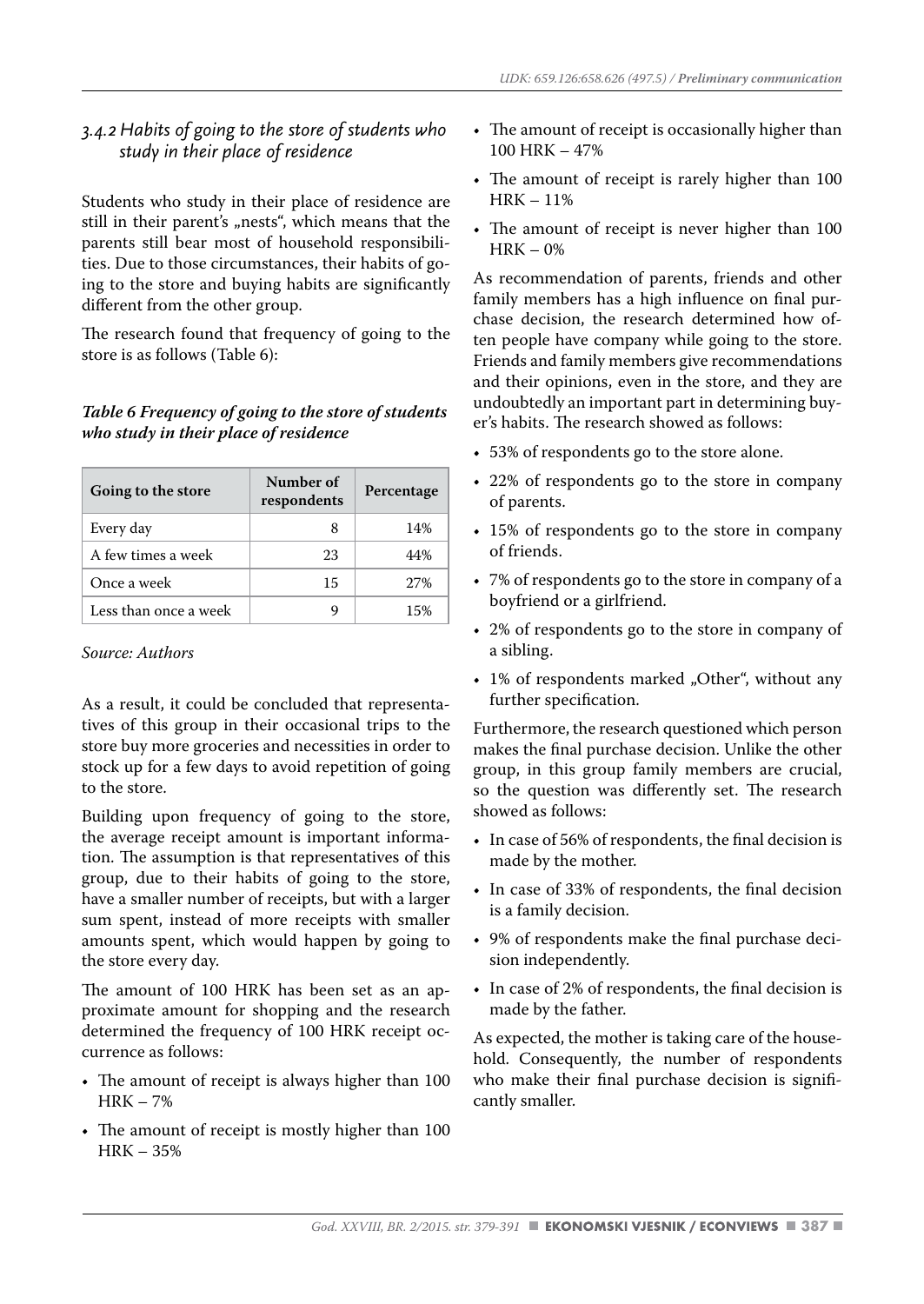# *3.4.3 Perception of private labels by students who study outside their place of residence*

In order to determine respondent's familiarity with the subject of this research, the first task was to determine whether the respondents have already bought and consumed private label products. The research showed that 99% of respondents have already bought a private label, which means that respondents are familiar with the subject of this research.

The respondents were asked an open-ended question where they had to present their opinion about private labels. An open-ended question was used in order to get a completely honest answer, without insinuating an answer with provided responses. Even though the answers are various, they have been divided in several categories for transparency. The opinions of students who study outside their place of residence about private labels are:

- 31 respondents think that private labels have satisfying quality with a lower price.
- 20 respondents are satisfied with private labels and think that private labels are great for students.
- 13 respondents often buy private labels because of their lower price.
- 13 respondents think that some private labels are of good quality, and some are not.
- 9 respondents think that private labels are of solid quality.
- 5 respondents think that private labels are of lower quality and are not satisfied with them.
- 5 respondents have no opinion of private labels.
- 4 respondents think that private labels have lower quality and lower price.

It can be concluded that 60% of respondents have a positive opinion about private labels because of price and quality ratio, and tend to buy private labels.

Respondents were presented with private labels of larger store chains, available in the Republic of Croatia, to rate their satisfaction with those private labels. Respondents rated their satisfaction for each private label on a Likert scale. The results present the most used answers for each private label:

- Clever Billa: mostly satisfied 32%
- K-Classic Kaufland: mostly satisfied 34%
- K-plus Konzum: mostly satisfied 50%
- Cien, Crusti Croc, Pilos, W5 Lidl: fully satisfied – 29%
- Aro Metro: never bought the private label 41%
- Plodine Plodine: neither satisfied nor dissatisfied – 27%
- S-BUDGET Spar: mostly satisfied 28%
- Rial Velpro: neither satisfied nor dissatisfied 25%

# *3.4.4 Perception of private labels by students who study in their place of residence*

In order to determine respondent's familiarity with the subject of this research, the first task was to determine whether the respondents have already bought and consumed private label products. The research showed that 95% of respondents have already bought a private label, which means that respondents are familiar with the subject of this research.

The respondents were asked an open-ended question where they had to present their opinion about private labels. An open-ended question was used in order to get a completely honest answer, without insinuating an answer with provided responses. Even though the answers are various, they have been divided in several categories for transparency. The opinions of students who study in their place of residence about private labels are:

- 15 respondents think that private labels have good quality with a lower price.
- 14 respondents are satisfied with private labels.
- 7 respondents think that private labels are of solid quality.
- 7 respondents think that private labels have lower quality and lower price.
- 5 respondents think that private labels are of lower quality and are not satisfied with them.
- 4 has no opinion about private labels.
- 3 respondents think that private labels have lower quality and lower price.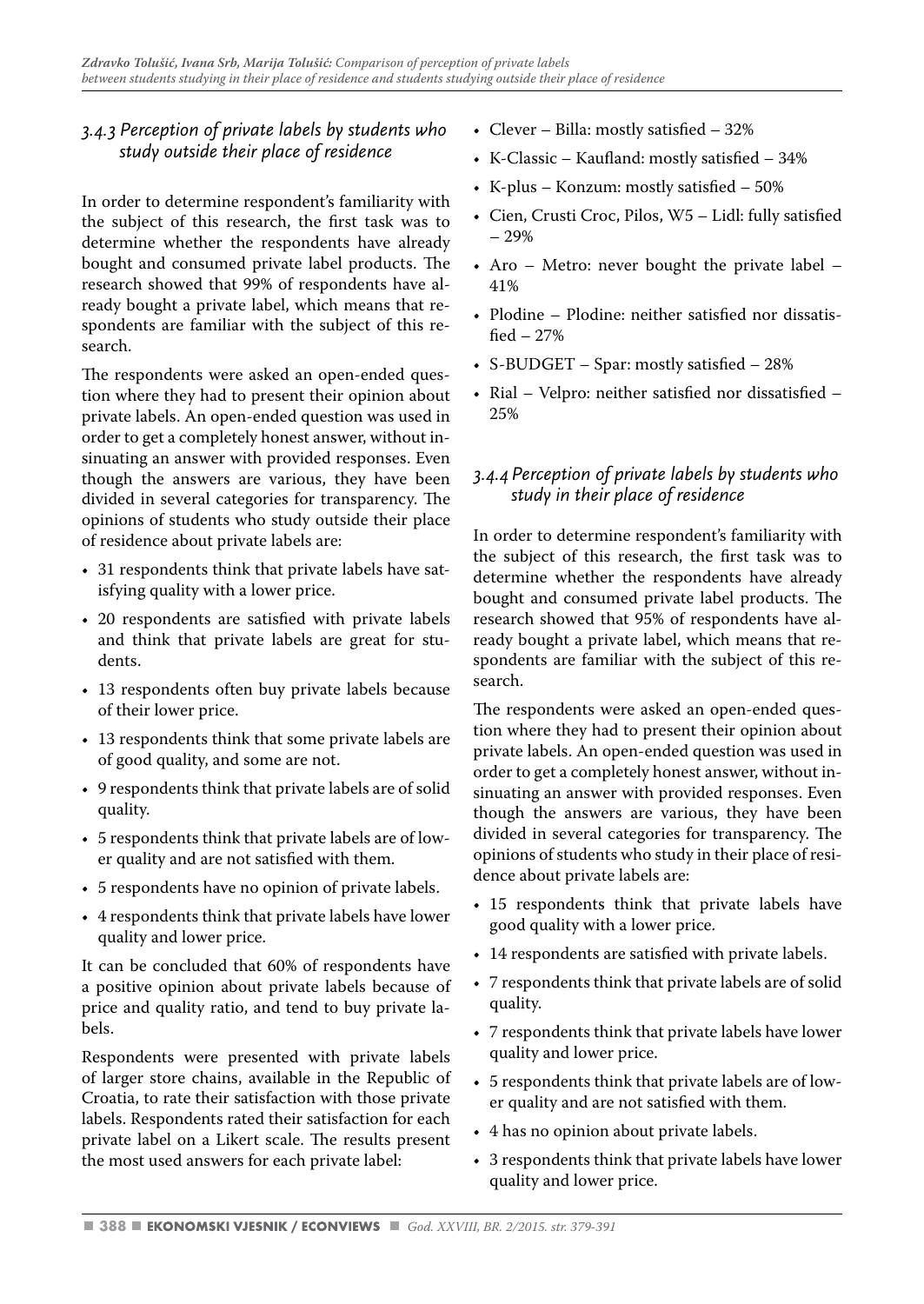It can be concluded that 65% of respondents have a positive opinion about private labels because of price and quality ratio.

Respondents were presented with private labels of larger store chains, available in the Republic of Croatia, to rate their satisfaction with those private labels. Respondents rated their satisfaction for each private label on a Likert scale. The results present the most used answers for each private label:

- Clever Billa: neither satisfied nor dissatisfied 31%
- K-Classic Kaufland: never bought the private label – 31%
- K-plus Konzum: mostly satisfied 42%
- Cien, Crusti Croc, Pilos, W5 Lidl: never bought the private label – 24%
- Aro Metro: never bought the private label 35%
- Plodine Plodine: mostly satisfied 27%; never bought the private label– 27 %
- S-BUDGET Spar: mostly satisfied 31%
- Rial Velpro: never bought the private label 42%

#### *4. Discussion*

The research was intended to show if there is a difference in private label perception between students who study outside their place of residence and students who study in their place of residence.

It appears that the hypothesis "students studying outside their place of residence have a better perception of private labels and are more inclined to purchase private labels compared to students studying in the place of residence" does not hold.

The research showed that private label perception and tendency to buy private labels is actually similar for both groups. In the same way, habits of going to the store do not differ very much between these two groups. The most significant difference is the process of making final purchase decision where the housing situation, i.e. household members, have higher influence on students who study in their place of residence.

Although the hypothesis has not been confirmed, the results of this research are surprising. A significant disproportion in opinions and perceptions of these two groups was expected, due to the difference in their housing situation. But, as the research showed, their opinions are very similar. Building upon this research, a new assumption arose. The assumption is that lifestyle has a higher influence on buying habits than housing situation. As students life, compared to other lifestyles, is very specific, we can assume that is the reason why there is no greater difference between these two groups in private label perception and buying habits.

## *5. Conclusion*

Private labels have been present on the Croatian market for a longer time and they had a slow rise in their market share until the recession came. With the long period of recession, consumers had to find ways to lower their expenses, and they developed a tendency to buy private labels. Subsequently, private labels became a profitable business, leading to more and more store chains having even more than one private label.

As the competition of private labels grew, additional investments in products and their packaging have been made. That has led to the development of premium private labels, which have occupied a significant part of the market and have a rise in sales.

The research attempted to show if there is a difference in private label perception between students who study outside their place of residence and students who study in their place of residence, assuming that students who study outside their place of residence will be more careful with their funds, due to new costs. The assumption was greater tendency towards buying private labels among students who study outside their place of residence.

The research showed there in no difference between these two groups. Private labels today have a large share on the Croatian market, and thanks to their quality and price ratio, they satisfy more than 60% of respondents. Furthermore, their buying habits are not significantly different, even though their housing situation is very different. That leads us to a conclusion that lifestyle has a greater influence on private label perception than the housing situation,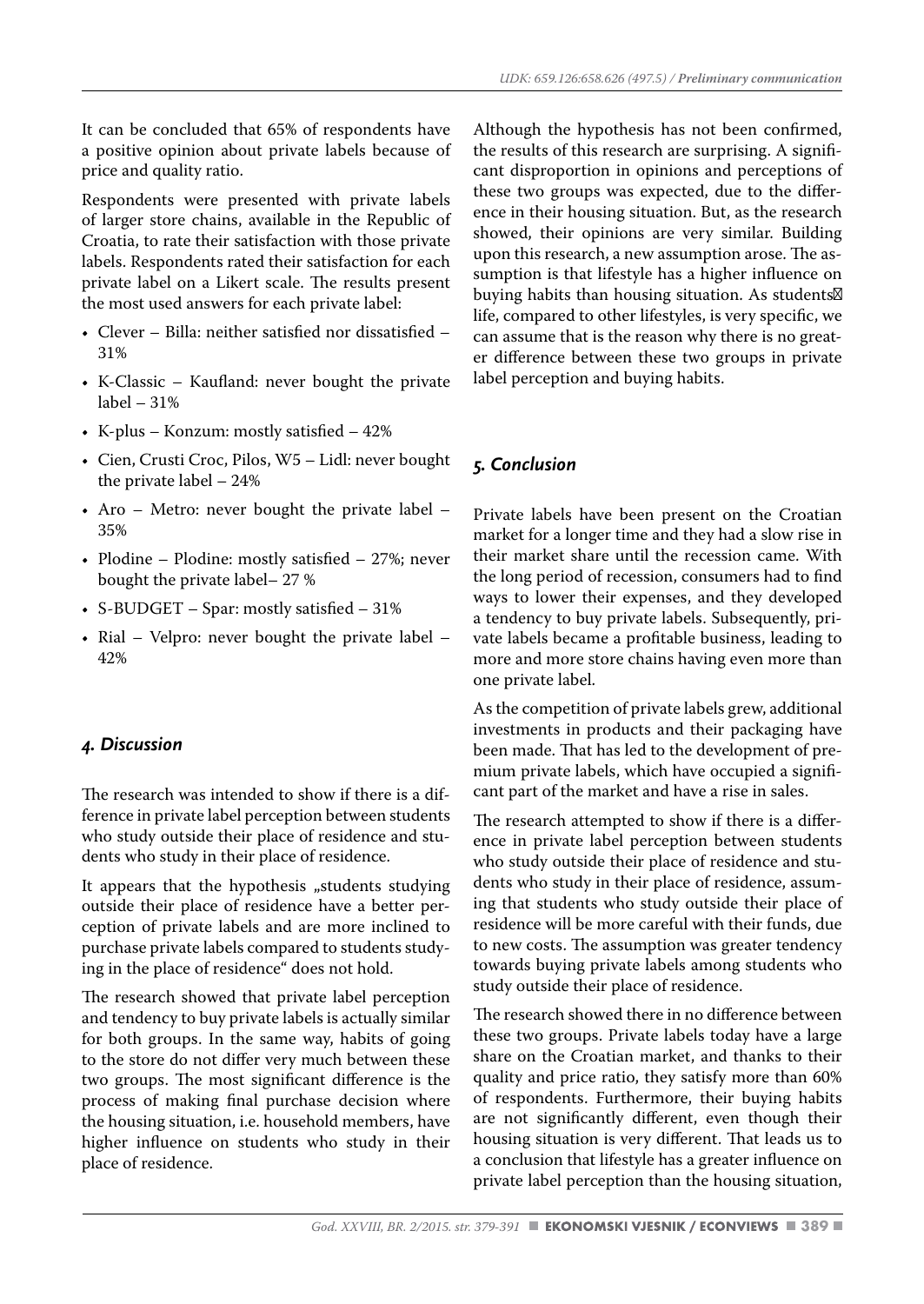i.e. relationship between place of studying and place of residence. Subsequently, it would be interesting to research and define the impact of other factors (e.g. level of education, lifestyle) on private label perception and tendency to buy private labels available on the Croatian market.

#### **References**

- 1. Brajković, A. (2014), Poslovni.hr: Kupci najčešće u trgovini odlučuju o kupovini, Available at: http:// www.poslovni.hr/komentari/kupci-najcesce-u-trgovini-odlucuju-o-kupovini-266073 (Accessed on: October 24, 2015)
- 2. Dibb, S., Simkin, L., Pride, M. W. (1995). Marketing. Zagreb: Mate.
- 3. Grbac, B. (2012). Stvaranje i razmjena vrijednosti. Rijeka: Faculty of Economics of University in Rijeka.
- 4. Kale, K. (2012), Trgovačke marke drže 15% tržišta, potrošačima najbolji K Plus i Konzum, article from web-page poslovni.hr, Available at: http://www.poslovni.hr/domace-kompanije/trgovacke-markedrze-15-posto-trzista-potrosacima-najbolji-k-plus-i-konzum-215043 (Accessed on: October 1, 2015)
- 5. Kotler, P. (2006). Kotler o marketingu: kako stvoriti, osvojiti i gospodariti tržištima. Zagreb: Masmedia.
- 6. Kotler, P., Wong, V., Saunders, J. Armstrong, G. (2007). Osnove marketinga. 4th edition, Zagreb: Mate.
- 7. Kotler, P., Keller, K. L. (2008). Upravljanje marketingom. 12th edition. Zagreb: Mate.
- 8. Meler, M. (2002). Marketing. Osijek: Faculty of Economics in Osijek.
- 9. Meler, M. (2005). Osnove marketinga. Osijek: Faculty of Economics in Osijek.
- 10. Renko, N. (2005). Strategije marketinga. Zagreb: Ljevak.
- 11. Winkelman, E. (2012), Globalna kretanja: Četiri trenda trgovačkih marki koji potiču rast. Available at: http://www.jatrgovac.com/2012/11/globalna-kretanja-cetiri-trenda-trgovackih-marki-koji-poticurast/ (Accessed on: October 1, 2015)